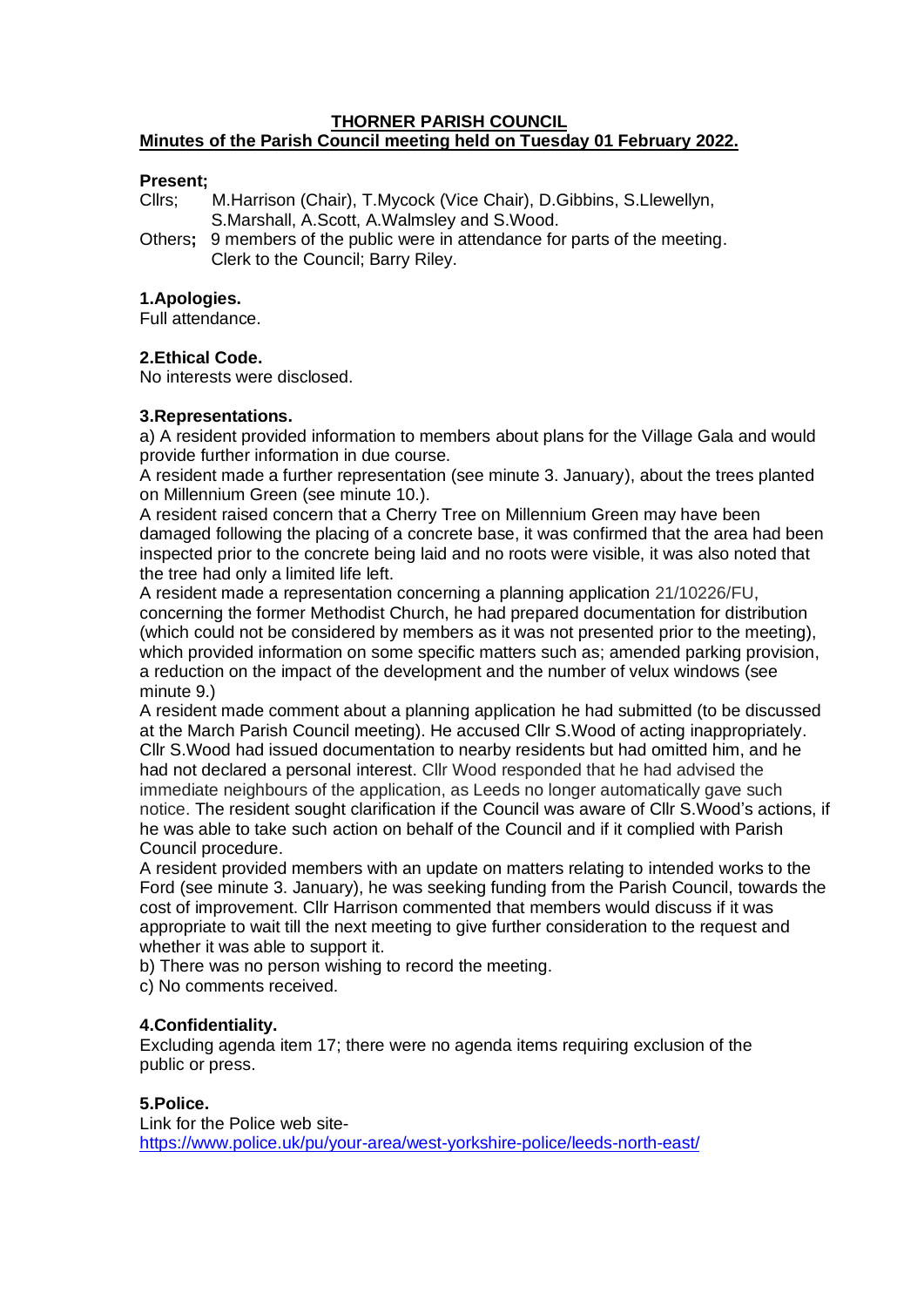# **6.Minutes.**

The minutes of the previous Parish Council meeting, were approved and signed by the Chair Cllr M.Harrison.

#### **7.To note planning applications received.**

Members duly noted the applications received, further consideration would be given under agenda item 9.

#### **8.Financial Matters.**

8.1 Members were circulated with a list of payments for February 2022;

Cllr D.Gibbins queried if the payment due to Farm & Land should be paid due to the standard of workmanship resulting in a poor concrete finish, a request was made to seek a reduction in the cost, following a vote it was agreed as follows, For 5; to pay the amount in full.

**Resolved**: that the following be approved and passed for payment:

| Method;     | <u>Payee;</u>                      | Details;              | £ Amount; |
|-------------|------------------------------------|-----------------------|-----------|
| <b>SO</b>   | <b>B.Riley</b>                     | Salary                | 667.60    |
| DD.         | <b>Nest</b>                        | Pension               | 29.59     |
| DD.         | <b>UGP</b>                         | Electric              | 38.14     |
| <b>BACS</b> | <b>British Telecom</b>             | Phone                 | 41.13     |
| <b>BACS</b> | Continental Landscp Grass Cutting  |                       | 302.40    |
| <b>BACS</b> | Continental Landscp Grass Cutting  |                       | 302.40    |
| <b>BACS</b> | Trustees of Visct Plnt Advertising |                       | 1363.48   |
| <b>BACS</b> | Farm & Land                        | <b>Concrete Bases</b> | 624.00    |
| <b>BACS</b> | Visct Plnt 1964 Sett Garden Rent   |                       | 100.00    |
| <b>BACS</b> | Visct Plnt 1964 Sett               | <b>Notice Board</b>   | 20.00     |
| <b>BACS</b> | <b>JJ Coates</b>                   | <b>MG Borders</b>     | 230.00    |
|             |                                    | <b>TOTAL £3718.74</b> |           |

8.2 Members were in agreement with the content of the monthly budget monitor and bank reconciliation report for appropriate governance.

# **9. To receive reports from the following Working Party**

# **Planning –**

Members had received the document prepared for them and discussed the content. Members were required to decide on the following;

To object to application 21/10226/FU, the conversion of a former chapel to two dwellings, 45/47 Main Street. It was agreed that one element within the report would be the objection and the rest would be submitted as comments.

# **Playground and Fitness Equipment –**

No report received.

Cllr A.Lobley informed members that an application for funding had been made to Awards for All and to progress matters she would need information about the banking details of the Council. The Clerk was asked to make the information available.

# **Maintenance -**

Members had received the document prepared for them and discussed the content. Members were required to decide on the following;

A commitment to support TTG with planting into border 4 (design scheme provided). It was agreed.

To approve funding of £80 for wildflower seeds. It was agreed.

To approve re painting the benches every two years and to seek a quote from a contractor. It was agreed.

The painting of the metal railings at the Ford and to seek a quote from the same contractor for the benches (see above). It was agreed.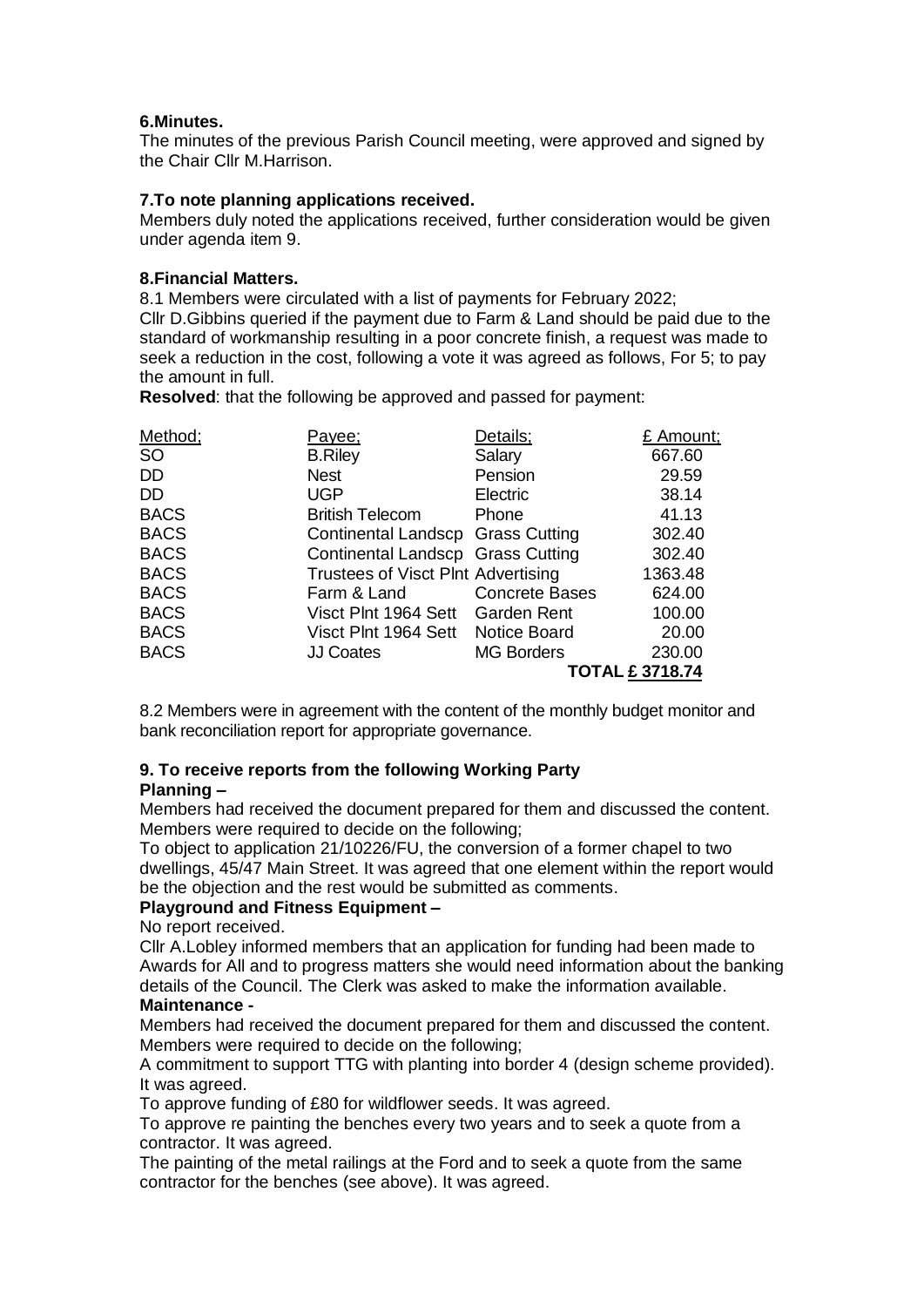# **Gardens –**

No report received.

Members were informed that a plot offered to the next person on the waiting list had not been able to be allocated, it would therefore be offered to the next person on the waiting list.

## **Finance –**

No report received.

# **Highways** –

Members had received the document prepared for them and discussed the content in particular;

Comment was made about how it could improve the liaison with the Tenants' Association who represented tenants of the Outer NE Leeds Housing Advisory Panel. It was suggested that an approach be made to the Leeds CC Housing Officer for the area. An official opening of the Phone Box housing the defibrillator was being delayed, as it was felt appropriate for them to attend.

Information from Dr Marie Taylor of YDRT, that they were working with the local farmer with fencing that is being installed and providing funding and supporting hedge planting near the Beehive. It was agreed that Cllr T.Mycock would liaise with them going forward.

Cllr Walmsley informed members that he had agreed to the fitting of a kissing gate on Scarborough Walk, that would be to restrict unauthorised access by quad/motor bikes and horse riders onto the footpath and adjoining land.

#### **Newsletter** –

Members had received the February Newsletter and agreed to its publication.

## **10. Matters arising from previous minutes.**

The Digital Transformation Steering Group had commenced engagement with the Parish Council volunteer Cllr S.Marshall, further engagement with Councillors would be arranged. Members having considered the comment from the resident (see minute 3.a), the local tree contractor and, taking into account the report received from the Maintenance Working Party dated 09 January 2022, voted as follows, For;6, to upheld the decision taken to plant the trees in the location chosen.

Members also noted the information provided from the other residents (see minute 3. January), which would enable the tree to be planted in an appropriate location. Cllr S.Marshall had established that the village marquee was no longer able to be used, he had sourced an alternative costing in excess of £2000 to replace it

# **11.Neighbourhood Plan.**

Members were informed that no significant progress had been made.

## **12.To consider any new correspondence received and decide action where necessary.**

Nothing to be considered.

# **13.To receive reports from outside bodies.**

Cllr S.Marshall had attended a third meeting with Festival Republic which was held remotely on the 25 January 2022, and had circulated a report to members which mentioned that a presentation had been given on the sustainable initiatives being pursued by them and they seemed keen to promote this more vigorously in future. The main agenda item was dealing with Highways issues for this year's event. Cllr S.Marshall had also attended the remote meeting of the Queens Platinum Jubilee Working Group, he was asked to produce a report for the Council.

## **14.To receive a report from the Clerk or Councillors, on any new or ongoing minor matters.**